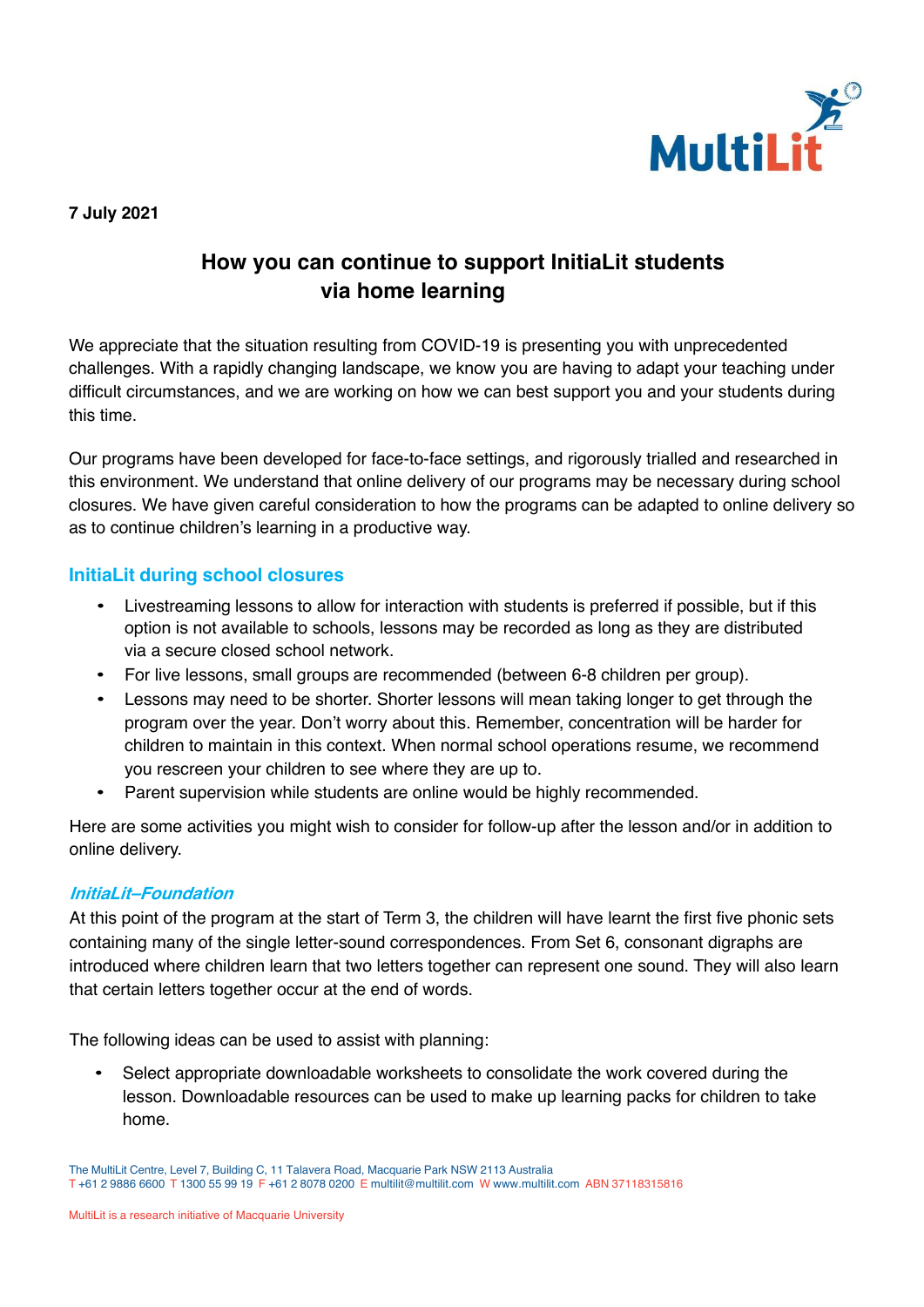- Create a hard copy folder of 4-5 short daily activities that support and revise concepts taught in InitiaLit, e.g., handwriting sheet or worksheet, sorting of pictures according to sound, phonological awareness games to play with a parent/carer such as I Spy, Sound Bingo (download from MultiLit Members' Area).
- Children practice tricky words using the Match to Sample activities, Blast off Bingo and Pairs game (download from MultiLit Members' Area).
- Select activities for children to do from the suggestions in the handbook.
- Ask parents to help with word-building and word-transformation using the letter tiles (Foundation and Year 1).
- Children can read to their parents using online versions of InitiaLit Readers (available via the MultiLit eLibrary).
- Parents read to their children. Give some guidelines based on the Storybook component of InitiaLit to encourage parents to talk about specific words. Provide parents with ideas about how to engage children in a book.
- Use the Throughout the Day (see Handbook 6 page 14 for an example) and Further Activities (see Handbook 6, page 17 for an example) suggestions in the Handbooks to design home activities to be done under supervision, e.g., looking for a particular letter on a page in a magazine and circling, draw and write activities where the children draw pictures of words starting with the focus sound and then write the word underneath. Some children may be able to use the word in their own written sentence, labelling items around the home (or on a tray) that start with a particular letter, sing the alphabet song, etc.
- Provide a list of suitable YouTube story links so that children can also listen to stories.
- Provide a shortlist of quality apps/games that may be suitable to support alphabet knowledge and early code-based reading.

### **InitiaLit–1**

Depending on the reading ability of your class or individual children, the following suggestions may help you plan.

- Create a hard copy folder of 4-5 short daily activities that support and revise concepts taught in InitiaLit, e.g., handwriting sheet or phonic worksheet, literacy games to play with a parent/carer such as I spy, Sound Bingo/tricky word Bingo/pairs, rainbow writing (download from MultiLit Members' Area).
- Use the Independent Activities (see Handbook 6, pages 7-9 for examples) and Throughout the Day (see Handbook 6, page 19 for an example) suggestions in Handbooks 1-6 to design home activities to be done under supervision, e.g., writing sentences with tricky words, writing super sentences about a picture, word hunts, sequencing activities.
- Provide school library books for parents to read to their child. Give some guidelines based on the Storybook component of InitiaLit to encourage parents to talk about specific words. Provide parents with ideas about how to engage children in a book.
- Children can read to their parents using online versions of InitiaLit Readers (available via the MultiLit eLibrary).
- If a child is reading very competently, supply appropriate natural language reading material and set some reading goals.
- Provide a list of suitable YouTube story links so that children can also listen to stories.
- Provide a short list of quality apps/games that may be suitable to support alphabet knowledge and early code-based reading.
- Use the Homework Spelling document to create appropriate activities.